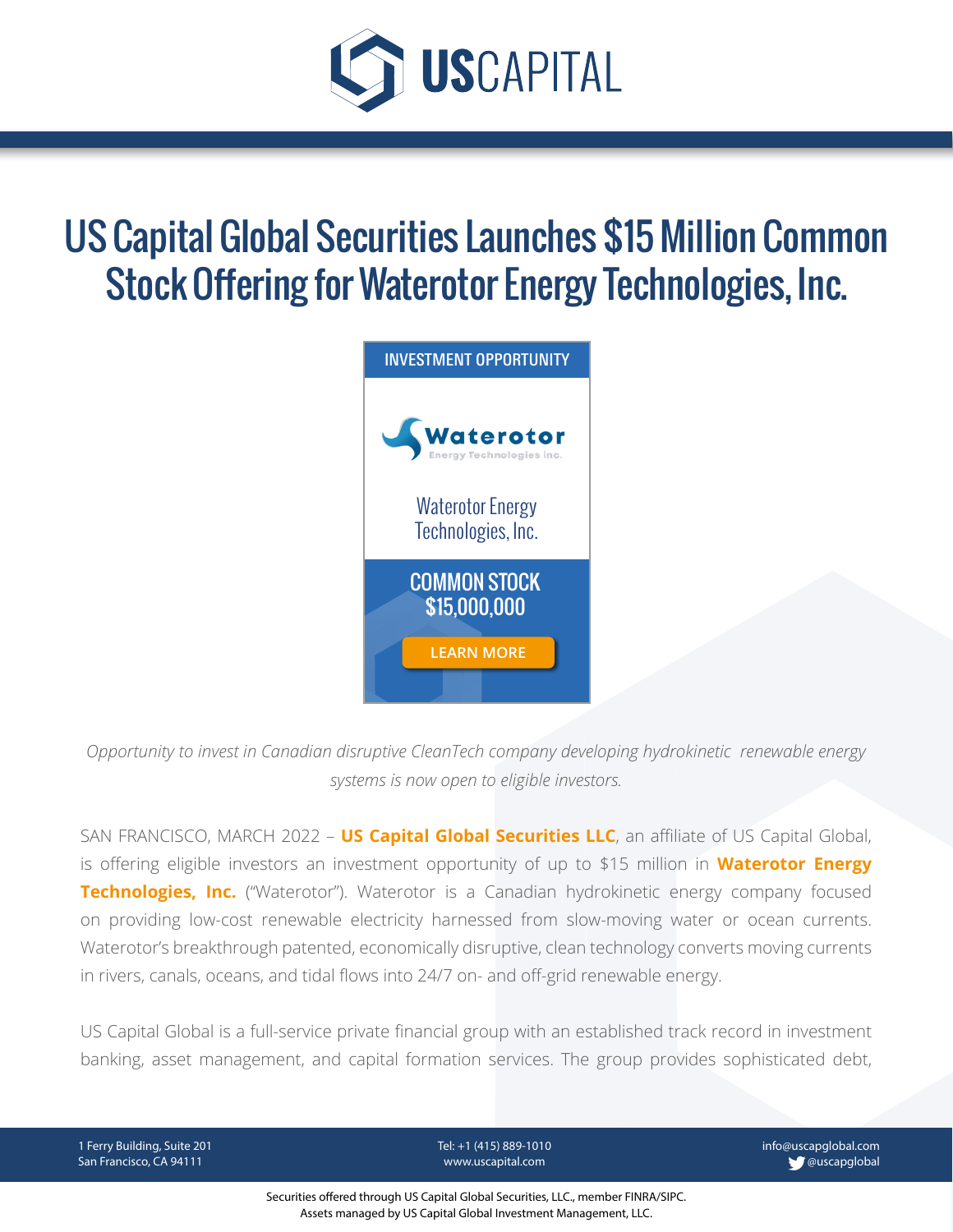

equity, and investment products to lower middle market companies and investors. All securities are [offered by the gro](https://uscapglobal.com/team_members.html#jeffrey_sweeney)up through its FINRA-member, SEC-registered broker-dealer affiliate, **[US Capital](https://www.uscapglobalsecurities.com/)  [Global Securities LLC.](https://www.uscapglobalsecurities.com/)**

With an environmentally friendly design that is easy to manufacture, Waterotor's commercial units are affordable, reliable, and sustainable, providing maximum energy from water, even while operating under ice. It is the only solution of its kind in North America that utilizes water flows below 4 mph, which represents most of the flowing water on the planet. The company has a significant global IP estate, as well as units deployed in an ongoing commercial pilot validated by the Canadian Navy.

"After 10 years of development we are proud to unveil our breakthrough creation, the 'Big Cajun', a 20-megawatt hybrid ocean energy-generating system," said Waterotor CEO, Fred Ferguson. "This disruptive technology challenges the oil and gas industry's existing dependence on diesel-generated energy, which consumes over 33,000 gallons of fossil fuels per day at over \$70 million per year. Our technology's unique rotor designed with low-impact materials allows the industry to significantly reduce its carbon footprint while drastically reducing costs."

"As many as 1.2 billion people in the world go without energy, while 800 million are dependent on highcost, polluting, finite fossil fuels," said **[Charles Towle](https://uscapglobal.com/team_members.html#charles_towle)**, CEO at US Capital Global Securities. "Waterotor's ground-breaking technology can harness enormous amounts of clean energy without interruption, at a low price point. With the ability to service communities around the world, especially those in need of inexpensive electricity, Waterotor's solution is accessible, affordable, and renewable. If you are interested in Waterotor, the opportunity to participate in this \$15 million common stock offering is now **[open to eligible investors.](https://www.uscapglobal.com/institutional-debt-and-equity-access.html)**"

## **About Waterotor Energy Technologies, Inc.**

Founded in 2011, Waterotor is an IP development and systems management company responsible for the development of an advanced, precisely defined, patented, proven, small to large version technology. Waterotor's breakthrough, economically disruptive clean technology converts low-head, low-flow energy in very slow-moving water into affordable and globally accessible 24/7 on- and off-grid renewable energy. **[www.waterotor.com](https://waterotor.com/)** 

1 Ferry Building, Suite 201 San Francisco, CA 94111

Tel: +1 (415) 889-1010 www.uscapital.com

info@uscapglobal.com **@uscapglobal**